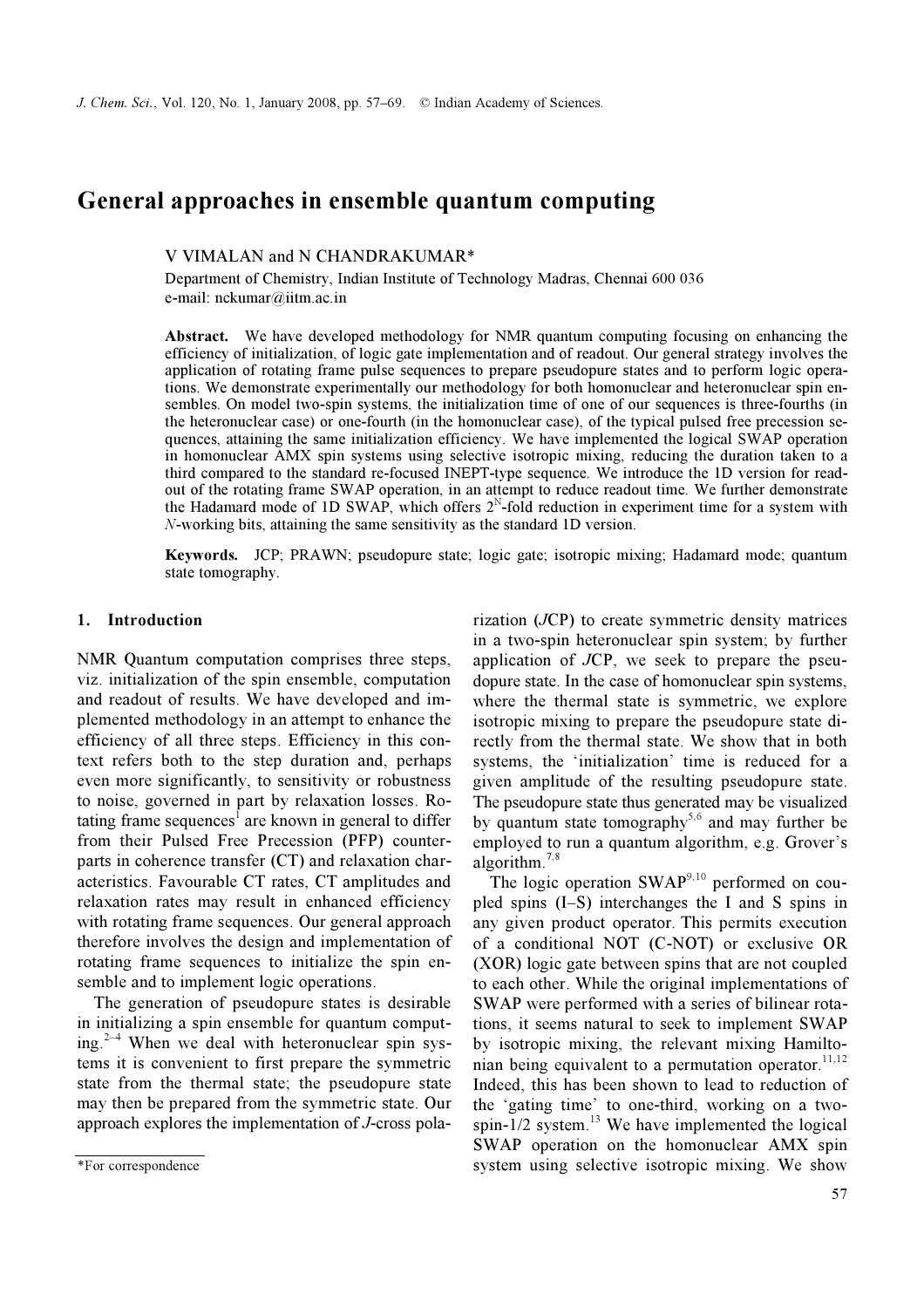that the gating time is reduced to one-third in this case as well, to  $(1/2J)$  when compared with the standard sequence which has the gating time  $(3/2J)$ , J being the coupling constant between the computation spins. The resulting significant gain in robustness to noise is to be underscored, especially for homonuclear  ${}^{1}H$  systems, the gate duration being reduced by as much as 140 ms (for  $J \sim 7$  Hz), resulting typically in at least 20% sensitivity enhancement. The implications for a cascade of steps could be very significant indeed.

 The SWAP operation may be readout experimentally by performing a 2D experiment, which places obvious demands on experiment time. While ultrafast 2D implementations<sup>14</sup> could be adapted for quantum computing, here we have developed a 1D analog<sup>15</sup> of the 2D SWAP readout, resulting in considerable reduction in readout time. In the 1D mode we employ transition selective pulses to excite the multiplet components of the observer spin (ancilla bit) individually and perform selective isotropic mixing on the operational or computation spins. This 1D implementation of SWAP readout typically reduces the readout time by two orders of magnitude in comparison with the conventional 2D mode. In an attempt to further enhance the sensitivity or reduce the time of readout we have developed another set of experiments<sup>15</sup> with Hadamard<sup>16</sup> encoding and decoding. The excitation of the multiplet components of the observer spin is now phase encoded in keeping with the rows of the Hadamard matrix. The resulting spectra are then decoded in accordance with the columns of the Hadamard matrix. For fixed experiment time this mode offers sensitivity improvement by a factor of  $\sqrt{M}$ , where M is the number of multiplet components involved, which is  $2^N$  for spin-1/2 systems, N being the number of working bits (qubits or computational spins).

#### 2. Theory and experiments

In the following, we summarize the theoretical considerations and pulse sequence design for each of a number of the steps involved in quantum computing. All experiments were performed on a Bruker Avance 400 MHz NMR spectrometer system.

## 2.1 Preparation of pseudopure states

2.1a Heteronuclear two-spin-1/2 spin systems: We have chosen a heteronuclear two spin-1/2 system to implement our proposed rotating frame sequence. In this heteronuclear AX spin system the thermal state is  $[4I_z + S_z]$ , where *I* represents the <sup>1</sup>H spin and S represents  $^{13}$ C. We first prepare a symmetric state  $(5/2)[I_z + S_z]$  from the above unsymmetrical thermal state by employing  $J$ -cross polarization.<sup>15,17</sup> With this symmetric state as the starting point, we prepare the pseudopure state,  $a[I_z + S_z + 2I_zS_z]$ , by using another JCP module. The pulse sequence developed by us is shown in figure 1.

 The functioning of our pulse sequence may be readily visualized by a density matrix calculation. Segment A of the pulse sequence gives rise to:



Figure 1. Pulse sequence to prepare pseudopure state from thermal state. The sequence is divided into two segments A and B. Segment A of the sequence converts the unsymmetric thermal state of the CH system  $[4I<sub>z</sub> + S<sub>z</sub>]$ into a symmetric state  $(5/2)[I_z + S_z]$ . Spin lock is performed by using the PRAWN mixing sequence, which is highly selective and has low rf power deposition. The duration of the pulses in the spin lock train is 50  $\mu$ s for the <sup>13</sup>C and <sup>1</sup>H channels, the pulse interval being 203⋅5  $\mu$ s. The mixing time is  $(1/2J)$  s, which in this case is 2⋅28 ms. For the 90 $\degree$  hard pulse 10  $\mu$ s duration is employed for both  ${}^{1}$ H and  ${}^{13}$ C channels. z-gradient of 1 ms duration and amplitude 8⋅67 G/cm was used. Segment B of the sequence converts the symmetric state into a pseudopure state. The JCP sequence is the same as above. The mixing time here is  $(1/4 J_{AX})$  or  $(1/2.16 J_{AX})$ , depending upon the flip angles  $\theta$  and  $\varphi$ . z-gradient of 1 ms duration with amplitude 22⋅36 G/cm was employed. In homonuclear spin systems the thermal state is symmetric and the first segment of the sequence, A, is not required. We incorporate isotropic mixing instead of JCP with the mixing time (1/8J) or (1/4J) for two different sets of  $\theta$  and  $\varphi$ . Generation of the pseudopure state may be demonstrated by applying the last (dotted) pulse and acquiring data. The prying the rast (dotted) pulse and acquiring data. The readout is performed by a hard  $90^{\circ}$  pulse on  $13 \text{C}/^1\text{H}$  channel, whereas in the case of homonuclear spin systems it is a spin selective 90° pulse.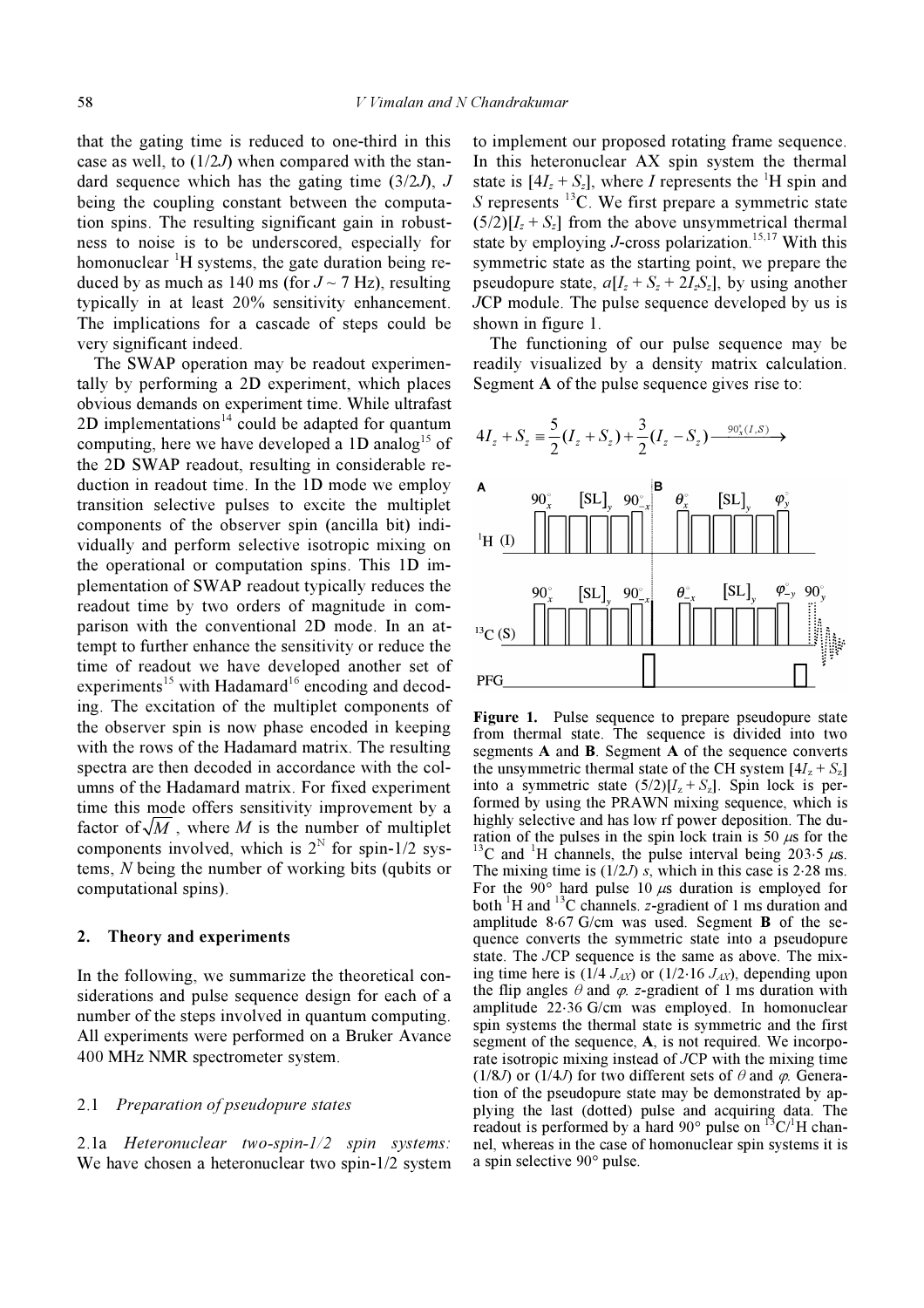$\overline{\phantom{a}}$  $\overline{\phantom{a}}$  $\overline{\phantom{a}}$  $\overline{\phantom{a}}$  $\overline{\phantom{a}}$ 

$$
\text{General approaches in en}
$$
\n
$$
-\frac{5}{2}(I_y + S_y) - \frac{3}{2}(I_y - S_y) \xrightarrow{(SL)_y,(2J)^{-1}} \rightarrow
$$
\n
$$
-\frac{5}{2}(I_y + S_y) + 3(I_xS_z - I_zS_x) \xrightarrow{90^{\circ}_{-x}(I,S)} \rightarrow
$$
\n
$$
\frac{5}{2}(I_z + S_z) + 3(I_xS_y - I_yS_x) \xrightarrow{(grad)_z} \frac{5}{2}(I_z + S_z)
$$
\n(1)

Segment B of the sequence leads to:

$$
\frac{5}{2}(I_z + S_z) \xrightarrow{\theta_x(I), \theta_{-x}(S)} \frac{5}{2} \left[ \frac{(I_z + S_z)\cos\theta - I}{(I_y - S_y)\sin\theta} \right]
$$
\n
$$
\xrightarrow{(SL)_y(I,S),t} \frac{5}{2} \left[ \frac{2(I_yS_x + I_xS_y)\cos\theta\sin(\frac{\pi Jt}{2}) - I}{-(I_y - S_y)\sin\theta\cos\pi Jt + I} \right]
$$
\n
$$
\frac{2(I_xS_z - I_zS_x)\sin\theta\sin\pi Jt}{2(I_xS_z - I_zS_x)\sin\theta\sin\pi Jt}
$$
\n
$$
\xrightarrow{\left[\frac{(I_z + S_z)\cos\theta\cos\phi\cos(\frac{\pi Jt}{2}) + I_xS_y\cos\theta\sin\phi\cos(\frac{\pi Jt}{2}) - I_xS_x\cos\theta\sin\phi\cos(\frac{\pi Jt}{2}) - I_xS_y\cos\theta\cos\pi Jt} \right]}
$$
\n
$$
\xrightarrow{-2(I_yS_x + I_xS_y)\cos\theta\sin\phi\sin(\frac{\pi Jt}{2}) - I_x(S_y - I_zS_y)\cos\theta\sin\phi\sin(\frac{\pi Jt}{2})}
$$
\n
$$
+2((I_xS_z - I_zS_y)\cos 2\phi - (I_xS_x + I_zS_z)]
$$

$$
\xrightarrow{\text{(grad)}_z} \frac{5}{2} \left[ \xrightarrow{\left(I_z + S_z\right)} \cos \theta \cos \varphi \cos \left(\frac{\pi J t}{2}\right) - \right] \quad (2a)
$$

 $x^{\prime\prime}$ z  $x^{\prime\prime}$ z $y^{\prime}$   $\cos 2\varphi$   $(x_x^{\prime\prime}x + x_z^{\prime\prime}z)$ 

Jt

 $\left[ \sin 2\varphi \right) \sin \theta \sin \pi J t$ 

 $\sin 2\varphi$ ) sin  $\theta$  sin

ω) sin θ sin π

The final density matrix at the end of the pulse sequence is given in (2a). This state corresponds to a pseudopure state provided the following condition is satisfied:

$$
\tan \theta \sin \varphi \sin(\frac{\pi J t}{2}) = \frac{1}{4}
$$
 (2b)

By variation of the parameters of segment B of the sequence of figure 1, viz. the flip angles  $\theta$ ,  $\varphi$  and the spin lock duration  $t$  of (2a), while ensuring that (2b) is satisfied, we obtain pseudopure states of different amplitudes. While a fairly large set of choices of  $(\theta, \theta)$  $\varphi$ , t) lead to similar resulting amplitudes, we chose three settings for segment B of the sequence of figure 1, for which the spin lock duration is relatively short and the resulting pseudopure state amplitude is comparable with the laboratory frame sequences.  $3,4$ 

 The amplitudes of the pseudopure state created by these three choices for segment B of our rotating frame sequences, labelled SL-1a, SL-2a and SL-3a are shown in table 1 for different values of  $\theta$ ,  $\varphi$  and t. Table 1 also exhibits relevant parameters of the standard PFP sequences. $3,4$  The effect of relaxation on amplitudes has been ignored for the purposes of this comparison.

 The sequence SL-1a results in essentially the same amplitude as does the corresponding laboratory frame sequence PFP-1a, but takes half the time to transform the symmetric state to the pseudopure state. This implies that the total initialization time with the rotating frame sequence of figure 1, incorporating SL-1a for segment B is three-fourths that of the corresponding laboratory frame approach, both approaches requiring a time  $(2J)^{-1}$  to first transform the thermal state to a symmetric state with equal efficiency.

 Our rotating frame sequence SL-2a for segment <sup>B</sup>, on the other hand, requires 66⋅67% of the mixing time of the corresponding laboratory frame sequence, PFP-2a, while leading to 86⋅6% of its resulting amplitude. Once again, both rotating and laboratory frame versions require  $(2J)^{-1}$  to first transform the thermal state to a symmetric state with equal efficiency.

 The implication of a pseudopure state amplitude state to a symmetric state with equal erriciency.<br>The implication of a pseudopure state amplitude<br>of 0⋅5 is that the two-spin-1/2 diagonal density matrix The implication of a pseudopure state amplitude<br>of  $0.5$  is that the two-spin-1/2 diagonal density matrix<br>has elements proportional to  $2.5$  ( $0.25$ ,  $0.25$ ,  $0.25$ , has elements proportional to  $2.5$  (0 $\cdot$ 25, 0 $\cdot$ 25, 0 $\cdot$ 25, -0 $\cdot$ 75). This is to be contrasted with the thermal state  $-0.75$ ). This is to be contrasted with the thermal state diagonal density matrix for the <sup>13</sup>CH system where the elements are proportional to  $(2.5, 1.5, -1.5, -2.5)$ and the corresponding symmetric state diagonal density matrix where elements are proportional to and the corresponding symmetric state diagonal<br>density matrix where elements are proportional to<br> $(2.5, 0, 0, -2.5)$ , the proportionality constants being identical for the three states in question.

Table 1. Two different rotating frame sequences to generate pseudopure states from symmetric states and comparison with corresponding laboratory frame sequences for heteronuclear two-spin-1/2 systems.

| Pulse<br>sequence | θ            | Φ               | Mixing<br>time $(t)$ | Amplitude |
|-------------------|--------------|-----------------|----------------------|-----------|
| SL-1a             | $45^{\circ}$ | $40.79^{\circ}$ | 1/(4 J)              | 0.4946    |
| SL-2a             | $45^\circ$   | $30^\circ$      | 1/(3 J)              | 0.5303    |
| SL-3a             | $40^\circ$   | $33^\circ$      | 1/(2.73 J)           | 0.5362    |
| PFP-1a            | Sandwich     | $45^{\circ}$    | 1/(2 J)              | 0.5       |
| PFP-2a            | $45^{\circ}$ | $30^\circ$      | 1/(2 J)              | 0.6123    |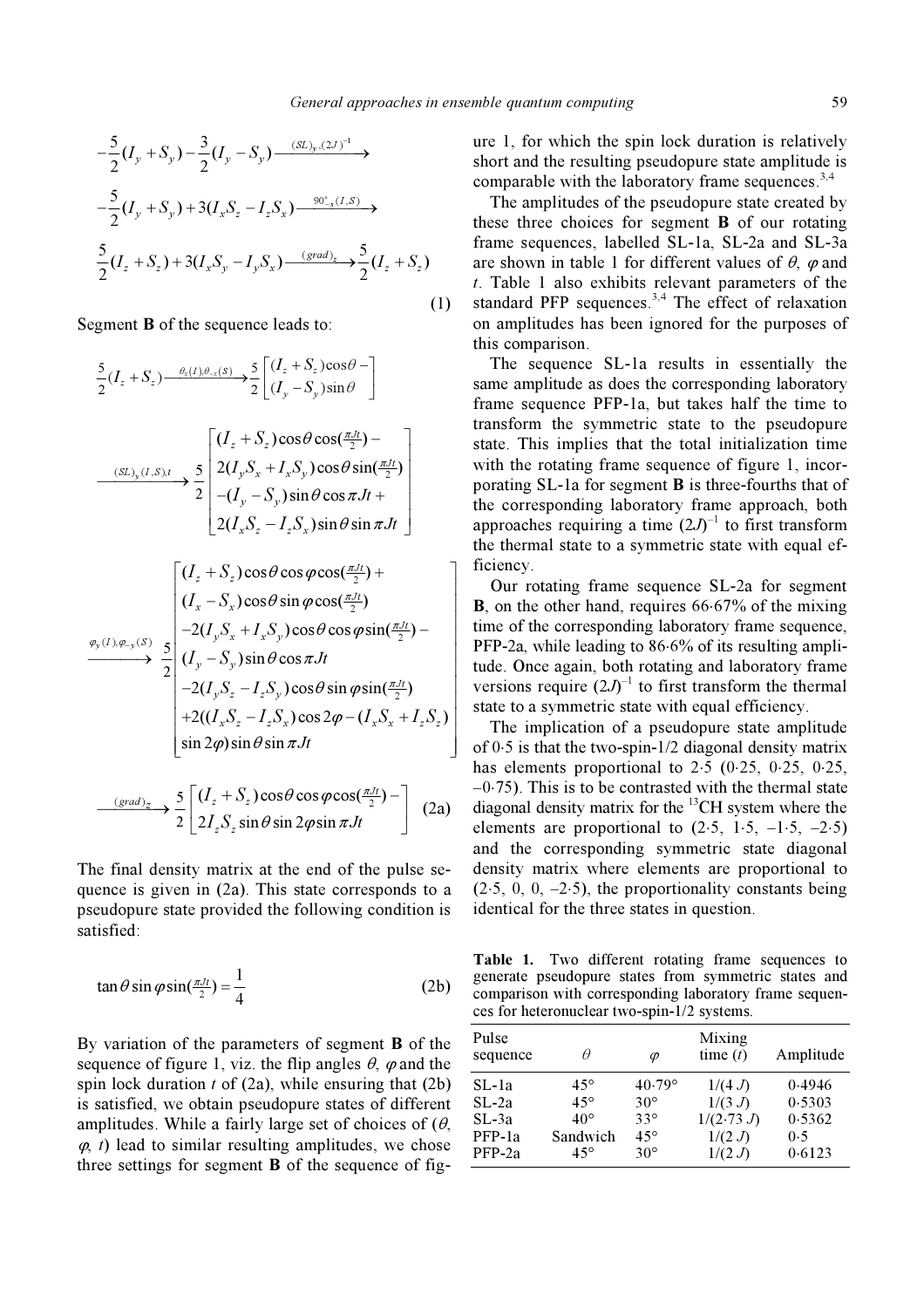The implementation of a quantum algorithm generally starts with the initialization of the spin ensemble. Starting from thermal equilibrium and incorporating our methodology for initialization by generating pseudopure states, we have implemented Grover's search algorithm<sup>7,8</sup> on a heteronuclear two spin-1/2 system. The standard pulse sequence<sup>8</sup> for the im-<br>plementation of Grover's algorithm is shown below,<br>starting with the pseudopure state PPS:<br> $PDS = 28 - 128$ plementation of Grover's algorithm is shown below, starting with the pseudopure state PPS: Fraction Seudopure stat<br>
Figure stat<br>
Figure  $-\frac{1}{2} - 90$ 

arting with the pseudopure state PPS:  
\n
$$
PPS - 90_y - 180_{-x} - \frac{1}{2J} - 90_y - 90_y - 90_y
$$
\n
$$
90_{\phi_1}^I, 90_{\phi_2}^S - \frac{1}{2J} - 90_y - 90_x - Grad - 90_y^{I/S} - Acq.
$$

The sequence involves an 'inversion about average' operation, implemented by the pulse sandwich that is flanked by delays of  $(2J)^{-1}$ . Four scans are performed with different values of  $\phi_1$  and  $\phi_2$ . The four different values of  $\phi_1$  and  $\phi_2$  for performing the inversion operation are shown in table 2. The readout is performed on  $^{13}$ C and <sup>1</sup>H spins. The result from execution of Grover's algorithm is interpreted in terms of the relative phases of the multiplet components of the spins detected on both channels.<sup>8</sup>

## 2.2 Pseudopure state preparation for homonuclear two-spin-1/2 systems

2.2a Basic pulse sequences: The thermal equilibrium density matrix for homonuclear spin systems is symmetric. The generation of a pseudopure state does not therefore require any prior symmetric state preparation unlike the situation with heteronuclear spin systems. The pulse sequence shown in figure 1 may therefore be used without segment A of the sequence, employing isotropic mixing instead of J cross polarization (planar mixing) in segment B. The

**Table 2.** The phases  $\phi_1$  and  $\phi_2$  shown in the pulse sequence for the implementation of Grover's algorithm (pulse sequence as in text).

|                                                        | Phase         |                |  |
|--------------------------------------------------------|---------------|----------------|--|
| <b>State</b>                                           | ψ             | $\varphi_2$    |  |
| $\begin{array}{c}  00\rangle\\  01\rangle \end{array}$ | $\mathcal{X}$ | x              |  |
|                                                        | $-x$          | $\mathfrak{X}$ |  |
| $ 10\rangle$                                           | $\mathcal{X}$ | $-x$           |  |
| $ 11\rangle$                                           | $-x$          | $-x$           |  |

spin evolution and condition for generation of pseudopure state are shown in (3a) and (3b). in evolution and condition<br>bure state are shown in<br> $I_{1z} + I_{2z}$   $\longrightarrow$ 

$$
\frac{5}{2}(I_{1z} + I_{2z}) \xrightarrow{\theta_x(I_1), \theta_x(I_2)}
$$
\n
$$
\frac{5}{2}\left[(I_{1z} + I_{2z})\cos\theta - (I_{1y} - I_{2y})\sin\theta\right]
$$
\n
$$
\xrightarrow{(\mathcal{SL})_y(I_1,I_2),t} \frac{5}{2}\left[(I_{1z} + I_{2z})\cos\theta - (I_{1y} - I_{2y})\sin\theta\cos 2\pi Jt + 2(I_{1x}I_{2z} - I_{1z}I_{2x})\sin 2\pi Jt\right]
$$
\n
$$
\frac{[(I_{1z} + I_{2z})\cos\theta\cos\varphi + (I_{1x} - I_{2x})\cos\theta\sin\varphi - (I_{1y} - I_{2y})\sin\theta\cos 2\pi Jt + (I_{1y} - I_{2y})\sin\theta\cos 2\pi Jt + 2(I_{1x}I_{2z}\cos 2\varphi - (I_{1z}I_{2z}\sin 2\varphi - I_{1z}I_{2z}\sin 2\varphi)] + 2(I_{1z}I_{2z}\sin 2\varphi)\sin\theta\sin 2\pi Jt
$$

$$
\xrightarrow{\text{(grad)}_z} \frac{5}{2} \left[ \xrightarrow{\text{(}I_{1z} + I_{2z}) \cos \theta \cos \varphi -} \frac{5}{2 I_{1z} I_{2z} \sin \theta \sin 2\varphi \sin 2\pi Jt} \right] \tag{3a}
$$

$$
\tan \theta \sin \varphi \sin 2\pi Jt = \frac{1}{2}
$$
 (3b)

By variation of the parameters of segment B of the sequence of figure 1, viz. the flip angles  $\theta$ ,  $\varphi$  and the spin lock duration  $t$  of (3a), while ensuring that (3b) is satisfied, we obtain pseudopure states of different amplitudes. While a fairly large set of choices of  $(\theta, \theta)$  $\varphi$ , t) lead to similar resulting amplitudes, we chose three settings as in table 3 for segment B of the se-

Table 3. Two different rotating frame sequences to generate pseudopure states and comparison with corresponding laboratory frame sequences for homonuclear two-spin-1/2 systems.

| Pulse<br>sequence                           | θ                                                                      | φ                                                                          | Mixing<br>time $(t)$                                | Amplitude                                |
|---------------------------------------------|------------------------------------------------------------------------|----------------------------------------------------------------------------|-----------------------------------------------------|------------------------------------------|
| SL-1b<br>SL-2b<br>SL-3b<br>PFP-1b<br>PFP-2b | $45^{\circ}$<br>$50^\circ$<br>$42^{\circ}$<br>Sandwich<br>$45^{\circ}$ | $45^{\circ}$<br>$36.4^{\circ}$<br>$34^\circ$<br>$45^{\circ}$<br>$30^\circ$ | 1/(8J)<br>1/(8J)<br>1/(4.32 J)<br>1/(2 J)<br>1/(2J) | 0.5<br>0.5174<br>0.6160<br>0.5<br>0.6123 |
|                                             |                                                                        |                                                                            |                                                     |                                          |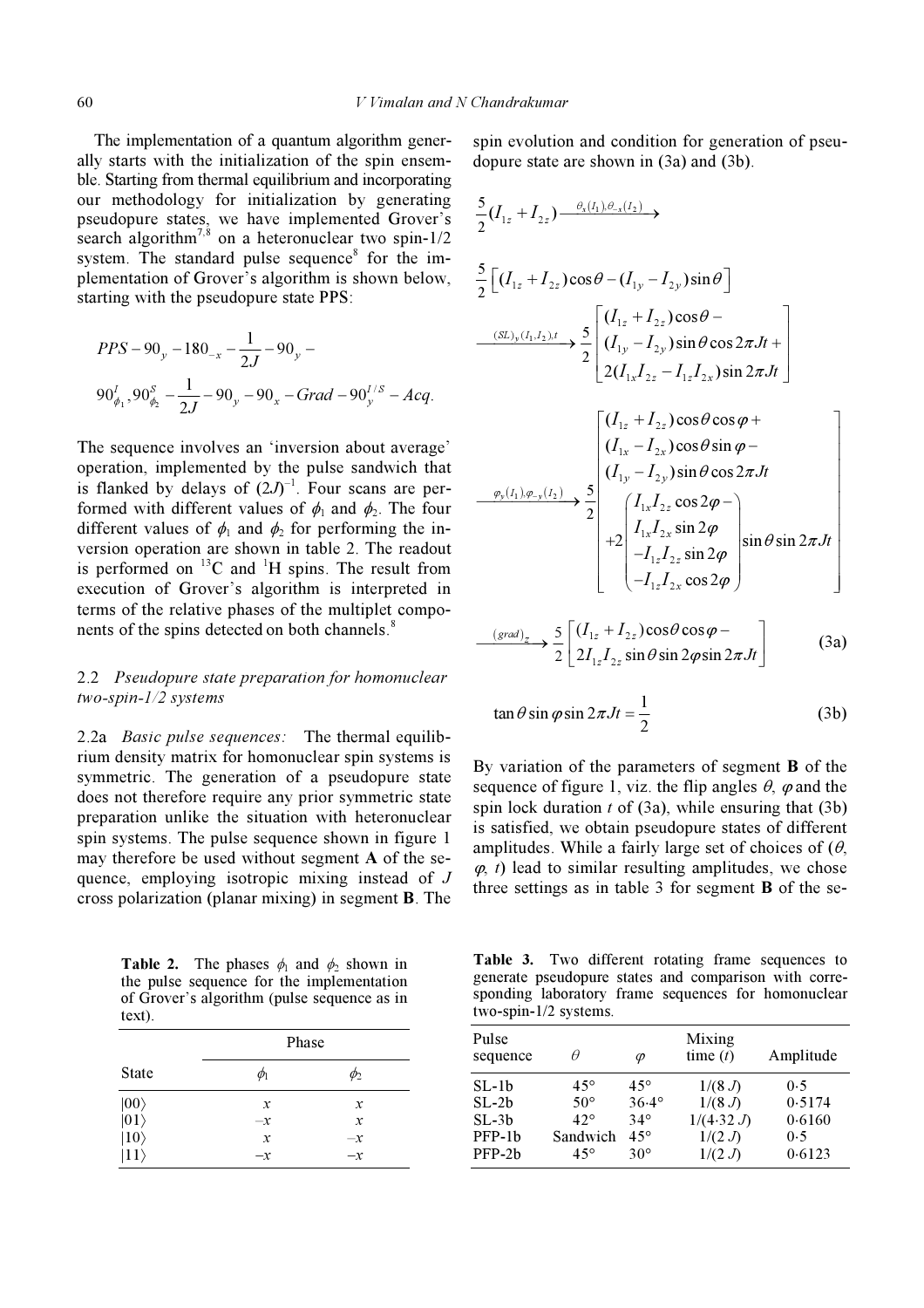quence of figure 1, for which the spin lock duration is relatively short and the resulting pseudopure state amplitude is comparable with the laboratory frame sequences.<sup>3,4</sup>

 Clearly, sequence SL-1b requires one-fourth the mixing time of sequence PFP-1b, to attain the same pseudopure state amplitude (0⋅5), while SL-2b produces 3⋅5% extra amplitude for the same mixing time, with slightly different flip angles. The third sequence SL-3b on the other hand, requires  $46.3\%$ of the mixing time required by PFP-2b and reaches the pseudopure state amplitude 0⋅6160, representing a marginal 0.6% amplitude gain.

 Further, sequences may also be designed to reach pseudopure state amplitudes that correspond to the unitary bounds on the transformations of states into one another. $18-20$ 

 It may be noted however that homonuclear twospin zero quantum coherence (ZQC) survives the gradient (figure  $1$ ) – or any phase cycling. It is to be eliminated for the final state to be a genuine pseudopure state. The final state of the system calculated is shown in the expression given by (4). Equation 4 follows from (3a), recognizing that the  $I_{1x}I_{2x}$  term which is a mixture of ZQC and double quantum coherence (DQC) of x-phase has its DQC component spoiled by the crusher gradient of duration  $\tau_{\rm g}$ , while ZQC of x-phase processes during this time. 1 2 12 [( ) 2 ] z z zz <sup>a</sup> I I II + − <sup>−</sup>

oiled by the crusher gradient of duration 
$$
\tau_g
$$
, while  
\nQC of x-phase processes during this time.  
\n
$$
a[(I_{1z} + I_{2z}) - 2I_{1z}I_{2z}] -
$$
\n
$$
\frac{a}{2}[I_{1y}I_{2y} + I_{1x}I_{2x}]cos(\omega_{\Delta}\tau_g) -
$$
\n
$$
\frac{a}{2}[I_{1y}I_{2x} - I_{1x}I_{2y}]sin(\omega_{\Delta}\tau_g)
$$
\n(4)

Here *a* is the amplitude of the pseudopure state,  $\omega_{\Delta}$ being the zero quantum precession frequency in rad/s. We adopt the following strategy for elimination of homonuclear two-spin zero quantum coherence in the final state.

2.2b Elimination of two-spin homonuclear zero quantum coherence: A spin selective  $\pi$  pulse issued before readout converts zero quantum coherence to double quantum coherence: which gets inverted by a 90° phase shift of this pulse. We may therefore perform two experiments with phase shifted  $\pi$  pulses, respectively of phases  $x$  and  $y$ , adding the resulting signals. This removes the ZQC/DQC in the final state, producing the desired pseudopure state. Note that the selective inversion pulse also transforms one pseudopure state into another. We have adopted this strategy in our experiments. selective inverse<br>
udopure state integy in our experiment 1:<br>  $I_1 : \theta_y - [SL]_x - \phi_x$ 

Experiment 1:

Experiment 1:  
\n
$$
I_1: \theta_y - [SL]_x - \phi_x
$$
  
\n $I_2: \theta_{-y} - [SL]_x - \phi_{-x} 180_x^{I_2} - 90_y^{I_1/I_2} - Acqu.$   
\ngrad  
\n
$$
d[I_{1x} - I_{2x} + 2I_1 J_{2x}] - \frac{a}{2} [-I_1 J_{2x} + I_2 J_{2x}]
$$

$$
a[I_{1z} - I_{2z} + 2I_{1z}I_{2z}] - \frac{a}{2}[-I_{1y}I_{2y} + I_{1x}I_{2x}]
$$
  

$$
\cos(\omega_{\Delta}\tau_g) - \frac{a}{2}[I_{1y}I_{2x} + I_{1x}I_{2y}]\sin(\omega_{\Delta}\tau_g)
$$
 (5)

 $cos(\omega_{\Delta} \tau_{g}) - \frac{a}{2} [I_{1y}]$ <br>periment 2:<br> $I_{1} : \theta_{y} - [SL]_{x} - \phi_{x}$ 

Experiment 2:

periment 2:  
\n
$$
I_1: \theta_y - [SL]_x - \phi_x
$$
  
\n $I_2: \theta_{-y} - [SL]_x - \phi_{-x} 180_y^{I_2} - 90_y^{I_1/I_2} - Acau$ .  
\ngrad  
\n $a[I_{1} - I_{2} + 2I_1J_{2} - \frac{a}{2}[I_1, I_{2} - I_1, I_{2} - \frac{1}{2}]$ 

$$
a[I_{1z} - I_{2z} + 2I_{1z}I_{2z}] - \frac{a}{2}[I_{1y}I_{2y} - I_{1x}I_{2x}]
$$
  

$$
\cos(\omega_{\Delta}\tau_g) - \frac{a}{2}[-I_{1y}I_{2x} - I_{1x}I_{2y}]\sin(\omega_{\Delta}\tau_g)
$$
 (6)

Adding (5) and (6) results in the pseudopure state.

$$
(5) + (6) \Rightarrow 2a[I_{1z} - I_{2z} + 2I_{1z}I_{2z}]. \tag{7}
$$

The elimination of ZQC is also possible in a single scan: a suitable crusher gradient after the inversion pulse will result in the desired pseudopure state.

2.2c Quantum state tomography of a two-spin-1/2 system: As an illustration of the quantum state tomography of a pseudopure state in a homonuclear two-spin-1/2 system, we have investigated a pair of equivalent protons in a nematic liquid crystalline environment employing standard methods. The system now corresponds to a three level system, $^{21}$  being a qutrit in effect.

 The generation of pseudopure states in a multilevel system that exhibits quadrupolar or dipolar couplings is easily realized experimentally using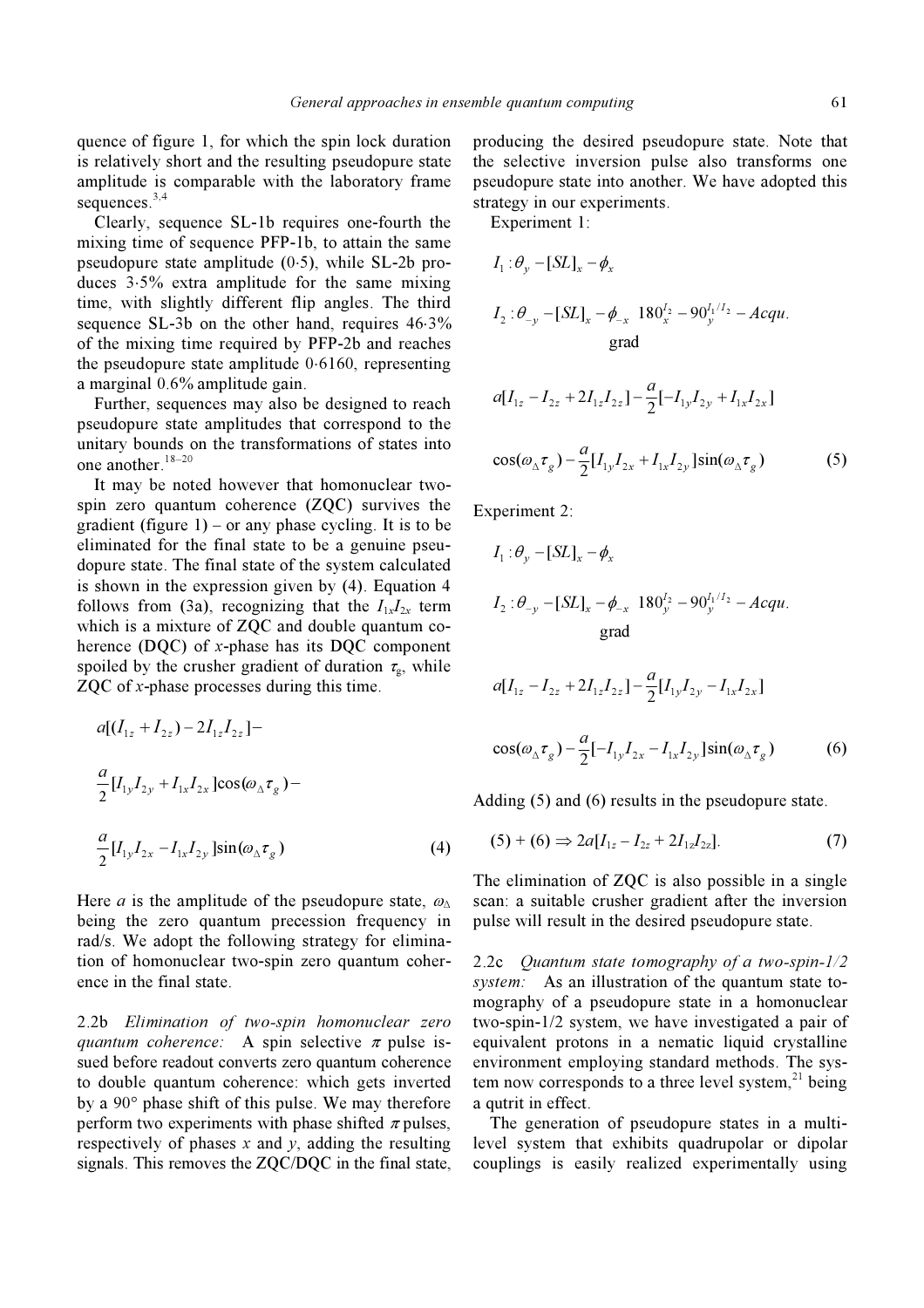transition selective pulses.<sup>22–25</sup> For a spin-1 – or two equivalent spins-1/2 – in liquid crystal medium we have three energy levels (corresponding to a single qutrit); two single quantum transitions may be observed in the spectrum, with a splitting of the order of hundreds if not thousands of Hertz, depending on the order parameter.

 We may prepare three different pseudopure states in a single qutrit system, $26$  employing the straightforward approach of destroying coherence with a spoiler following a single transition excitation pulse that maximizes coherence, immediately followed if required by an inversion pulse. The pulse sequence is shown in table 4.

 $\theta^j$  and  $\phi^j$  represent transition selective pulses connecting the two energy levels  $|i\rangle$  and  $|j\rangle$ . To find the flip angle  $\theta$  that saturates the transition under consideration one may derive analytical expressions<sup>27</sup> for the two different single quantum transitions. The transition selective pulse propagators  $X_{ij}$  and  $Y_{ij}$  of phase  $x$  and  $y$  respectively are shown in  $(8)$  or the two single quantum transitions. For the generation of a pseudopure state (PPS- $|0\rangle$  and PPS- $|2\rangle$ ) from the above propagators we find  $\theta = 63.6^{\circ}$ . For the generation of PPS- $|1\rangle$  the pulse  $\varphi = 127.26^{\circ}$  acts as an inversion pulse, inverting the populations across the corresponding transition.

$$
X_{01} = \begin{pmatrix} \cos\frac{\theta}{\sqrt{2}} & -i\sin\frac{\theta}{\sqrt{2}} & 0 \\ -i\sin\frac{\theta}{\sqrt{2}} & \cos\frac{\theta}{\sqrt{2}} & 0 \\ 0 & 0 & 1 \end{pmatrix};
$$
  
\n
$$
X_{12} = \begin{pmatrix} 1 & 0 & 0 \\ 0 & \cos\frac{\theta}{\sqrt{2}} & -i\sin\frac{\theta}{\sqrt{2}} \\ 0 & -i\sin\frac{\theta}{\sqrt{2}} & \cos\frac{\theta}{\sqrt{2}} \end{pmatrix}
$$
  
\n
$$
Y_{01} = \begin{pmatrix} \cos\frac{\theta}{\sqrt{2}} & -\sin\frac{\theta}{\sqrt{2}} & 0 \\ \sin\frac{\theta}{\sqrt{2}} & \cos\frac{\theta}{\sqrt{2}} & 0 \\ 0 & 0 & 1 \end{pmatrix};
$$
  
\n
$$
Y_{12} = \begin{pmatrix} 1 & 0 & 0 \\ 0 & \cos\frac{\theta}{\sqrt{2}} & -\sin\frac{\theta}{\sqrt{2}} \\ 0 & \sin\frac{\theta}{\sqrt{2}} & \cos\frac{\theta}{\sqrt{2}} \end{pmatrix}.
$$

Table 4. Pulse sequence to generate three different pseudopure states in a single qutrit system.

| Pulse sequence                                                                                      | Pseudopure state            |  |
|-----------------------------------------------------------------------------------------------------|-----------------------------|--|
| $\theta^2$ –Grad<br>$\theta^{01}$ -Grad<br>$\theta^{\text{l-2}}$ -Grad- $\varphi^{\text{01}}$ -Grad | $PPS-10$<br>$PPS- 2\rangle$ |  |
|                                                                                                     | $PPS-I1$                    |  |

We perform quantum state tomography to characterize the system after generating the pseudopure state. In general, the quantum state of the system is described by the density matrix. The density matrix for a three level system may be represented by a  $3 \times 3$ matrix, e.g. (9):

$$
\rho = \begin{pmatrix} a & x_a + iy_a & x_b + iy_b \\ x_a - iy_a & b & x_c + iy_c \\ x_b - iy_b & x_c - iy_c & c \end{pmatrix}.
$$
 (9)

Tomographic reconstruction of the density matrix requires nine elements to be detected. The three diagonal elements  $a, b, c$  in (9) could be directly obtained by a single experiment employing a crusher followed by a single hard pulse with small flip angle. We do six additional experiments to find the remaining six elements of the density matrix.<sup>28</sup> The choice of the unitary operation is such that the elements to be identified in the density matrix are brought into the diagonal position of the matrix followed by a crusher gradient which destroys the unwanted coherences. The diagonal elements are then identified by a small flip angle read pulse. The set of six experiments is performed for each of the three pseudopure states and the thermal equilibrium state.

# 2.3 Implementation of SWAP and readout in 1D  $mode^{15}$

The logical SWAP operation when performed using isotropic mixing reduces the gate time to  $(1/2J)$ , and the experimental verification was performed on a two-spin-1/2 system in 2D mode.<sup>13</sup> Here, we employ 1D and multiplexed 1D approaches and demonstrate the application and performance of selective isotropic mixing on a three-spin-1/2 system.

 The functioning of SWAP performed on operational spins may be tracked by monitoring the transitions of the observer spin. On our model AMX spin system we choose the two spins corresponding to the high field multiplets as the operational spins  $I_1$ 

(8)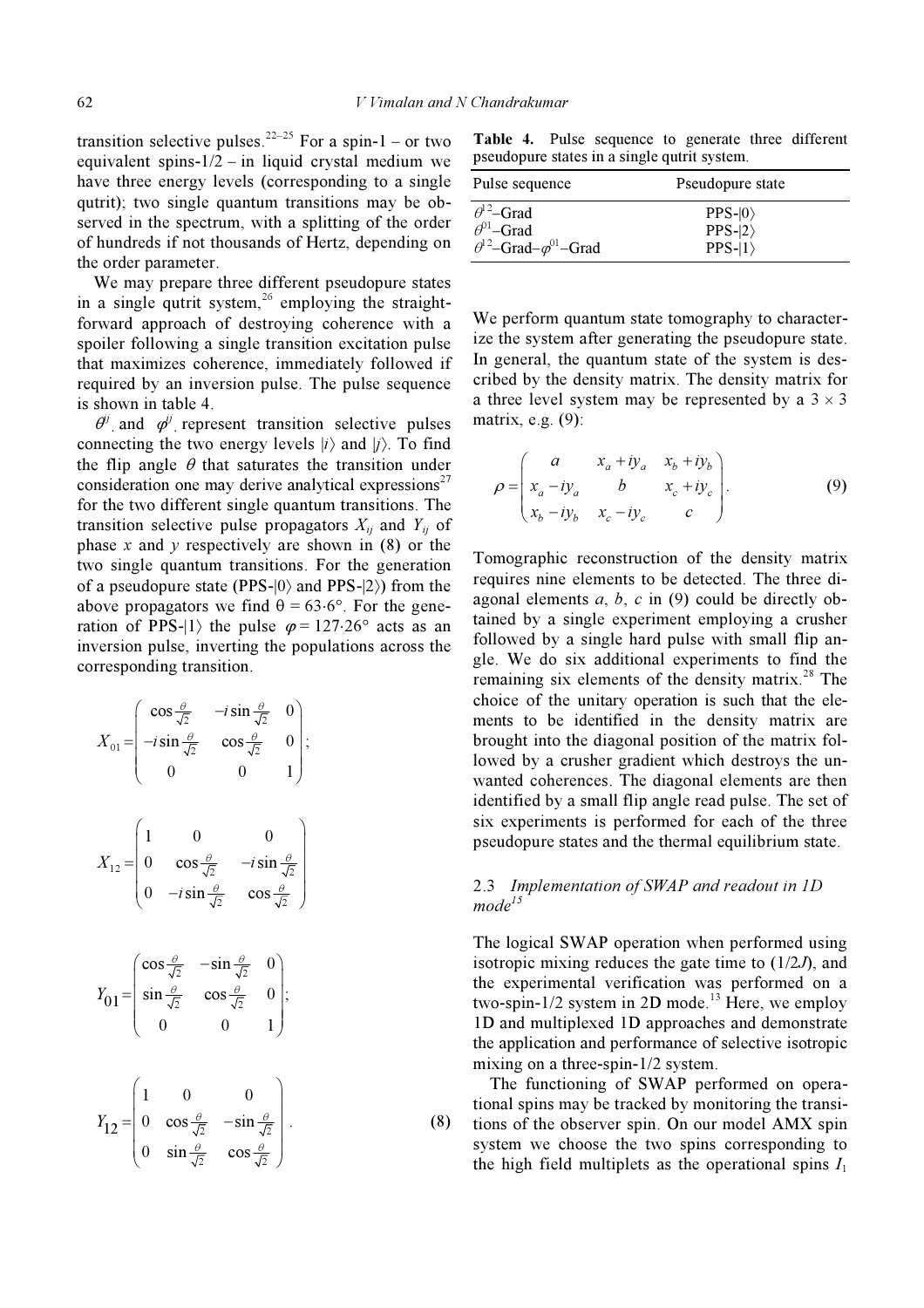and  $I_2$ , while the spin corresponding to the low field multiplet arises from the observer spin  $I_0$  (figure 6a). Spin  $I_0$  exhibits a four line pattern and the four transitions are labeled as line- $a$  to line- $d$  as indicated in figure 6a. We attempt to establish the functioning of SWAP by-performing a short series of 1D experiments. The pulse sequence we have developed is shown in figure 2; it is implemented with a two-step phase cycle involving phase alternation of the final 90° pulse, with no change in the receiver phase.

Note that sequence *b* effectively involves not only a 270° pulse rotation of the chosen transition around y, but in addition the inversion of spin labels of the coupled spins. This results in 'migration' of the selected multiplet component. The inner lines (lines b and c, with coupled spin states  $\alpha_1\beta_2$  and  $\beta_1\alpha_2$ ) are further affected by SWAP in sequence  $a$ , while the outer lines (lines  $a$  and  $d$ ) are not (the coupled spin states being  $\alpha_1 \alpha_2$  and  $\beta_1 \beta_2$  in this case). The detailed dynamics is illustrated by density matrix calculations of the transitions of the observer spin  $I_0$  for the downfield component and the next higher field component (line- $a$  and line- $b$ , respectively) for the sequences with and without SWAP.

 Excitation of line-a followed by SWAP (figure 2a.):

$$
\frac{I_{0z}}{4}[1+2I_{1z}+2I_{2z}+4I_{1z}I_{2z}] \longrightarrow
$$
\n
$$
\frac{I_{0x}}{4}\left[\begin{array}{cc} \text{Line--}a\\1+2I_{1z}+2I_{2z}+4I_{1z}I_{2z}\end{array}\right] \longrightarrow
$$
\n
$$
\longrightarrow
$$
\n
$$
\text{Sequence with SWAP} \qquad \text{(b)} \qquad \text{Sequence without}
$$



Figure 2. (a) Pulse sequence to implement 1D SWAP. The first soft pulse is a transition selective pulse on observer spin  $I_0^i$ , where the superscript 'i' represents one of the multiplet components of the spin. Transition selectivthe multiplet components of the spin. Transition selectivity is achieved by using a Gaussian pulse of 500 ms duration. For the hard 90 $^{\circ}$  pulse we use 8  $\mu$ s. The isotropic mixing is performed by a train of  $\pi$ -pulses each of duration 2 ms and pulse interval 400  $\mu$ s. The mixing time is  $1/2J$  s, which is 50 ms in this case. (b) Pulse sequence without SWAP. A two-step phase cycling was implemented, comprising selective pulse phase alternation together with the receiver.

$$
\frac{-I_{0z}}{4}[1+2I_{1x}+2I_{2x}+4I_{1x}I_{2x}] \xrightarrow{(SL)_x,(2J_{12})^{-1}} \rightarrow
$$
  

$$
\frac{-I_{0z}}{4}[1+2I_{2x}+2I_{1x}+4I_{1x}I_{2x}] \xrightarrow{90^{\circ}_{y}} \rightarrow
$$
  

$$
\frac{-I_{0x}}{4}[1-2I_{2z}-2I_{1z}+4I_{1z}I_{2z}] \text{ (Line-d)} \qquad (10)
$$

Excitation of line-a, without SWAP (figure 2b):

$$
\frac{I_{0z}}{4}[1+2I_{1z}+2I_{2z}+4I_{1z}I_{2z}] \xrightarrow{90^{\circ}_{y}(I_{0})}
$$
\n
$$
\frac{I_{0x}}{4}\left[\begin{array}{c} \text{Line}-a\\ 1+2I_{1z}+2I_{2z}+4I_{1z}I_{2z} \end{array}\right] \xrightarrow{90^{\circ}_{y}}
$$
\n
$$
\frac{-I_{0z}}{4}[1+2I_{1x}+2I_{2x}+4I_{1x}I_{2x}] \xrightarrow{90^{\circ}_{y}}
$$
\n
$$
\frac{-I_{0x}}{4}[1-2I_{1z}-2I_{2z}+4I_{1z}I_{2z}] \text{ (Line-}d) \qquad (11)
$$

Excitation of line-b followed by SWAP (figure 2a):

$$
\frac{I_{0z}}{4}[1+2I_{1z}-2I_{2z}-4I_{1z}I_{2z}] \xrightarrow{90^{\circ}_{y}(I_{0})}
$$
\n
$$
\frac{I_{0x}}{4}\left[\begin{matrix} \text{Line-}b\\ 1+2I_{1z}-2I_{2z}-4I_{1z}I_{2z} \end{matrix}\right] \xrightarrow{90^{\circ}_{y}}
$$
\n
$$
\frac{-I_{0z}}{4}[1+2I_{1x}-2I_{2x}-4I_{1x}I_{2x}] \xrightarrow{(SL)_{x}(2J_{12})^{-1}}
$$
\n
$$
\frac{-I_{0z}}{4}[1+2I_{2x}-2I_{1x}-4I_{1x}I_{2x}] \xrightarrow{90^{\circ}_{y}}
$$
\n
$$
\frac{-I_{0x}}{4}[1-2I_{2z}+2I_{1z}-4I_{1z}I_{2z}] \text{ (Line-}b) \qquad (12)
$$

Excitation of line- $b$ , without SWAP (figure 2b):

$$
\frac{I_{0z}}{4}[1+2I_{1z}-2I_{2z}-4I_{1z}I_{2z}] \xrightarrow{90^{\circ}_{y}(I_{0})}
$$
  

$$
\frac{I_{0x}}{4}\left[\text{Line-}b \qquad \qquad \text{Line-}2I_{1z}-2I_{2z}-4I_{1z}I_{2z}\right] \xrightarrow{90^{\circ}_{y}}
$$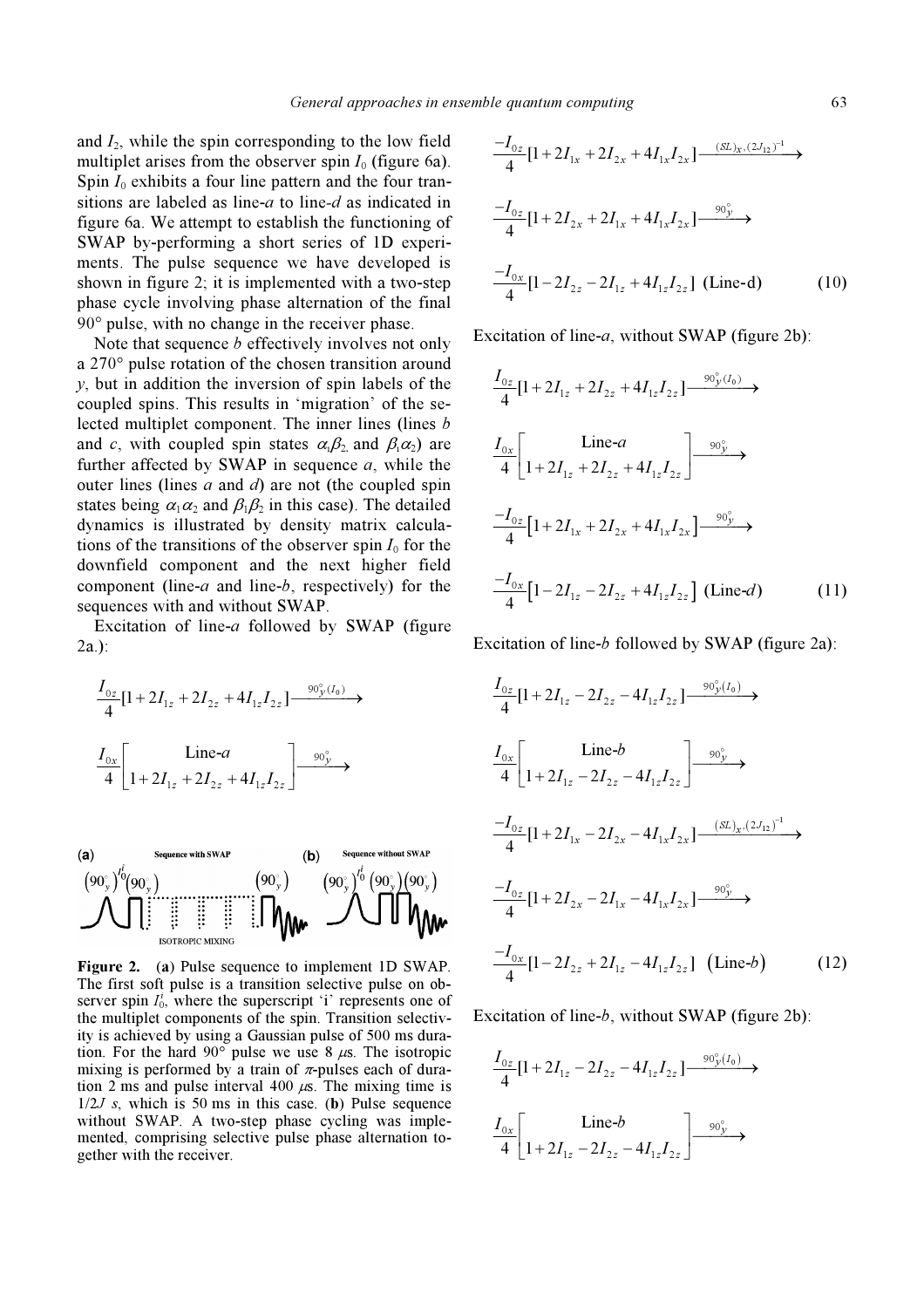$$
\frac{-I_{0z}}{4}[1+2I_{1x}-2I_{2x}-4I_{1x}I_{2x}] \xrightarrow{90^{\circ}_{y}}\n\frac{-I_{0x}}{4}[1-2I_{1z}+2I_{2z}-4I_{1z}I_{2z}] \text{ (Line-c)}
$$
\n(13)

Excitation of line-*a* leads to line-*d* and vice versa, regardless of the SWAP operation. However when line-b or line-c is excited, the effect of SWAP is that the intensity returns to the transition excited. The experimental verification is presented in §3.2.

# 2.4 Implementation of SWAP and readout in multiplexed 1D mode<sup>15</sup>

We propose another set of experiments with the Ha $d$ amard<sup>16,29</sup> mode of excitation and decoding to improve the sensitivity of the 1D version described above. A multiple selective shaped pulse with suitable multiple modulation provides the desired phase encoding of the multiplet components of the observer spin. We have effected quadruply selective excitation on  $I_0$ , following in turn each of the rows of the Hadamard matrix of order four. The pulse carrier frequency was in each case set to the multiplet center, the two modulation frequencies corresponding to one-fourth the sum and difference of the outer line splitting and the inner line splitting.

The Hadamard matrix of order four is given by:

$$
H = \begin{bmatrix} 1 & 1 & 1 & 1 \\ 1 & -1 & 1 & -1 \\ 1 & 1 & -1 & -1 \\ 1 & -1 & -1 & 1 \end{bmatrix} . \tag{14}
$$

Four experiments were performed with four different modulation schemes, providing the four different modes of phase encoding of the multiplet components. A shaped pulse with suitable cosine and sine modulation is used to generate the desired phase encoding. The encoding scheme we use is shown in table 5.

 The decoding scheme follows the columns in the Hadamard matrix. The experiment time to attain a given sensitivity is hereby reduced to one fourth, in comparison with the time required for the 1D sequence without the Hadamard strategy.

 It may be noted that the performance of any logic operation is most completely described by gate fidelity which may be calculated from a suitable quantum process tomography measurement.<sup>30</sup>

Table 5. The trigonometric identities establishing the encoding pattern which follows the rows in the Hadamard matrix.

| <b>Modulation scheme</b> | Encoding of the peaks |  |  |
|--------------------------|-----------------------|--|--|
| Cosine-Cosine            | $+ + + +$             |  |  |
| Sine-Cosine              | $+ - + -$             |  |  |
| Cosine-Sine              | $++--$                |  |  |
| Sine-Sine                | $+ - - +$             |  |  |

### 3. Results and discussion

#### 3.1 Preparation of pseudopure states

3.1a Heteronuclear two-spin-1/2 system: We have tested our sequences on a heteronuclear two AX spin system. A sample of formic acid  $(J_{AX} = 219.16 \text{ Hz})$ with 99% <sup>13</sup>C, in  $C_6D_6$  solvent was used. The generation of the pseudopure state is verified by performing readout on both  $H$  and  $^{13}C$  channels. The experimental spectra are shown in figure 3.

 The ratio of amplitudes in the thermal equilibrium spectrum is 1:1 for both the nuclei. The theoretical amplitude of the pseudopure state spectrum is  $2·5:0$ and  $0.625:0$  for <sup>13</sup>C and <sup>1</sup>H spins respectively. The respective experimental peak amplitude ratios obtained by our method is  $2.23:-0.15$  and  $0.57:-0.03$ . The laboratory frame counterpart gives  $2.35:0.29$ and 0⋅59 : 0⋅12 respectively. Note in both cases the significantly larger 'contamination' in the pseudopure states obtained by the laboratory frame sequences.

 Grover's algorithm was implemented on the same heteronuclear sample as above. The pseudopure state was created by our rotating frame sequence (SL-1a). The quality of the results is comparable to the corresponding laboratory frame approach with temporal averaging. $31$ 

3.1b Homonuclear two spin-1/2 system: We have also experimentally tested the generation of pseudopure states on homonuclear two spin-1/2 systems. The sample used is cinnamic acid in DMSO- $d_6$ . The aliphatic trans-protons being used as qubits have a coupling constant of 16 Hz. As pointed out earlier, the thermal equilibrium state of the system is symmetric and segment B of the pulse sequence in figure 1 is used as the starting point to create the pseudopure state in this case. The experiment is performed for  $\theta = \phi = 45^{\circ}$ ,  $t = 1/8J$  [SL-1b]. The readout is performed on both the spins. The  $\theta$  and  $\varphi$ pulses of different phases are realized as follows, the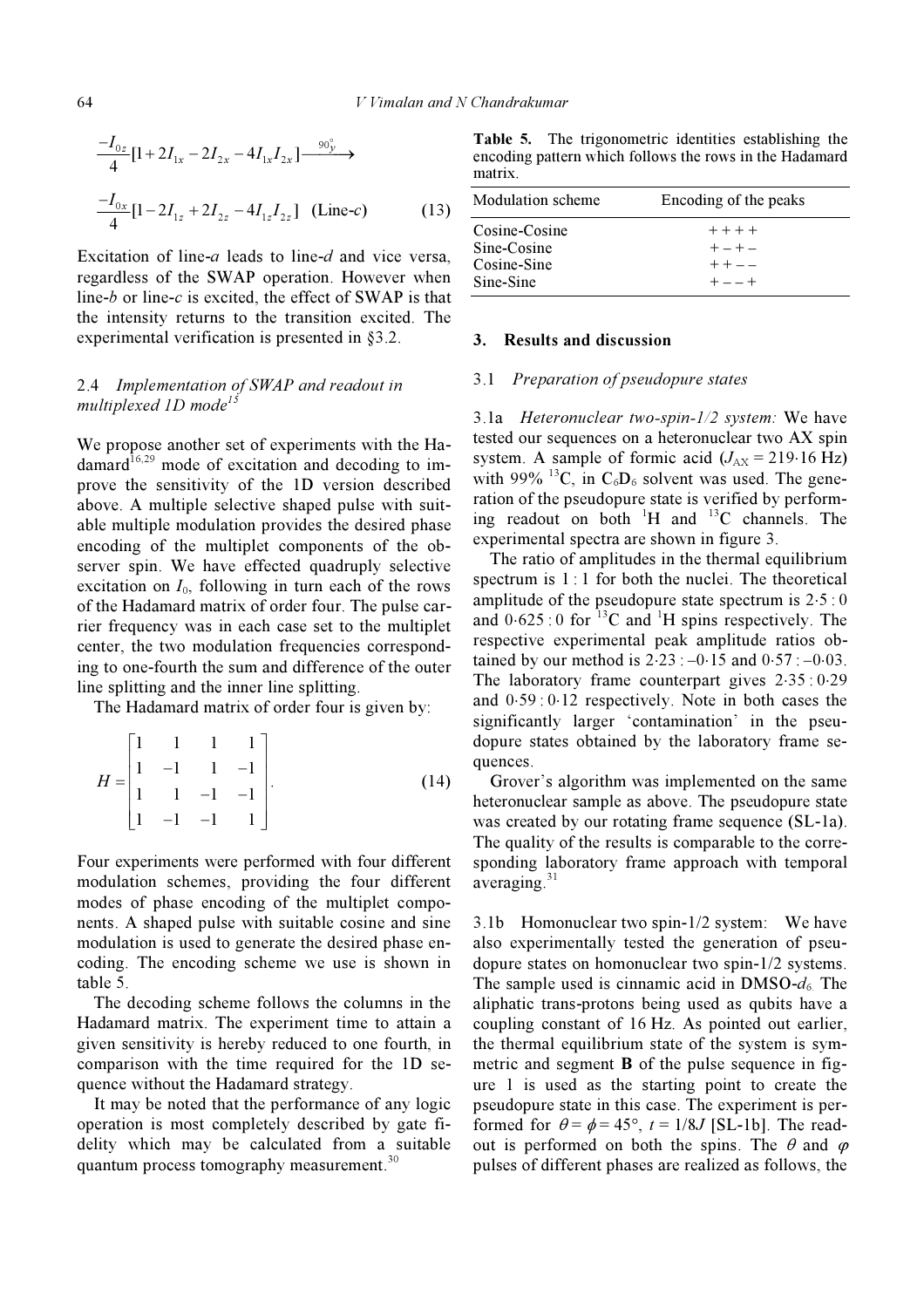

Figure 3. Spectra resulting from pseudopure state of heteronuclear AX spin system generated employing the pulse sequence SL-1a of figure 1. (Arbitrary 'shift' scale.) The experiment was performed for  $\theta = \phi = 45^\circ$ ,  $t = 1/4$   $J_{AX}$ . Readout is performed on <sup>13</sup>C and <sup>1</sup>H channels. (a) and (b) are <sup>13</sup>C and <sup>1</sup>H spectra. Other sequence parameters as in the caption to figure 1.



Figure 4. Spectra from homonuclear AX spin system. (a) and (b) are thermal equilibrium spectra of low field and high field doublet components respectively. (c) and (d) are corresponding low and high field spectra obtained after the generation of pseudopure state (sequence SL-1b). (Arbitrary 'shift' scale.) The experiment was performed for  $\hat{\theta} = \phi = 45^{\circ}$ ,  $t = 1/8$  J. ( $4\Delta\delta^{-1} = 589.43$  μs in the present case. We use a 17  $\mu$ s, 90° hard pulse on <sup>1</sup>H channel. Isotropic mixing is performed using DIPSI-2 sequence. The readout is performed with a 6 ms spin selective Gaussian pulse. Other sequence parameters as in the caption to figure 1.

transmitter offset being at the mean chemical shift of the two spins:

$$
I_1: \theta_{y}
$$
\n
$$
I_2: \theta_{-y}: 90_x - \frac{1}{4(\Delta\delta)} - 90_{-x},
$$
\n
$$
I_1: \varphi_x
$$
\n
$$
I_2: \varphi_{-x}: 90_y - \frac{1}{4(\Delta\delta)} - 90_{-y},
$$

 $I_1$  and  $I_2$  represent the two spins with chemical shift difference  $\Delta \delta$ . The spectra are presented in figure 4.

 The ratio of amplitudes of the thermal equilibrium spectrum is 1 : 1 for both the spins. The experimental amplitude ratio by our method for the high field doublet is 0⋅93 : 0⋅04 and for the low field doublet is 0⋅25 : 1⋅04. Note that different components are picked in the two doublets owing to the effect of the spin selective  $\pi$  pulse employed for suppression of zero quantum coherence. The laboratory frame sequence gives  $-0.7979$  : 0⋅26 for high field doublet and  $-0.6690$  :  $-0.2975$  for the low field doublet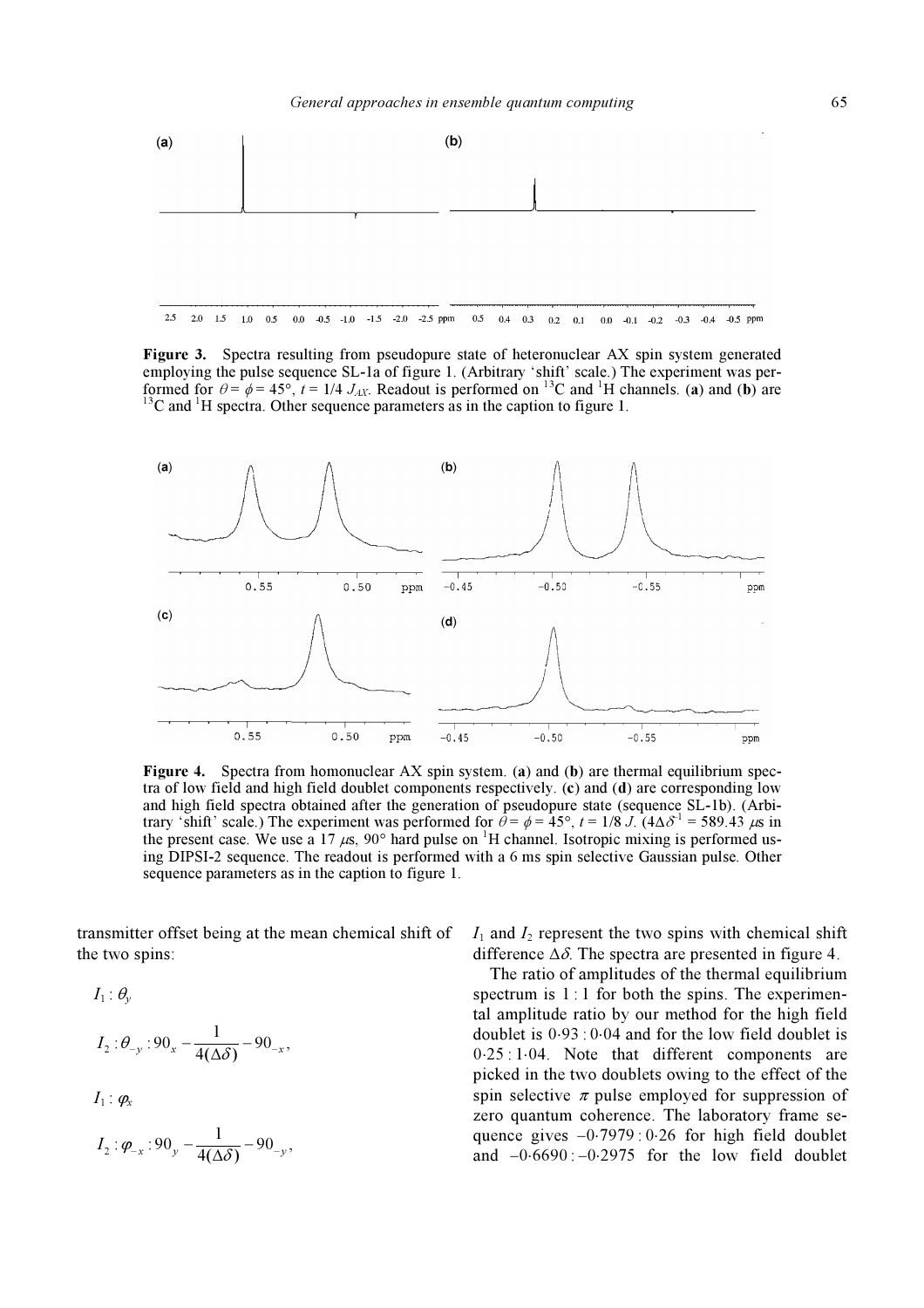

**Figure 5.** Quantum state tomography on  $CH_2Cl_2$  in EBBA. (a) Thermal equilibrium. Three different pseudopure states generated are shown in  $(b)$ ,  $(c)$  and  $(d)$ . The plot describes only the real part of the density matrix.

respectively. The time duration for the generation of pseudopure state is 7⋅81 ms in this case. On the other hand, both laboratory frame sequences require a time duration of 31⋅25 ms. The significant improvement in the amplitude and 'purity' of the pseudopure state obtained with the rotating frame sequence may be underscored.

3.1c Quantum state tomography on a two-spin-1/2 system: We have employed  $CH_2Cl_2$  in EBBA as the sample. Probing the system in thermal equilibrium, we get two lines of equal intensity separated by 4076⋅34 Hz at 30 $^{\circ}$ C. Being a three level system,<sup>21</sup>

three different pseudopure states could be prepared by equalizing the populations in any two of the levels. The pulse sequence used has been shown in table 4. We then perform quantum state tomography to map all the elements in the density matrix. The peak intensities are the measure of the population differences; employing the additional condition that the trace of the density matrix is zero results in three linear equations from which we get the diagonal elements of the density matrix. As described earlier we perform six additional experiments and by solving the resulting equations we determine the off-diagonal elements in the density matrix.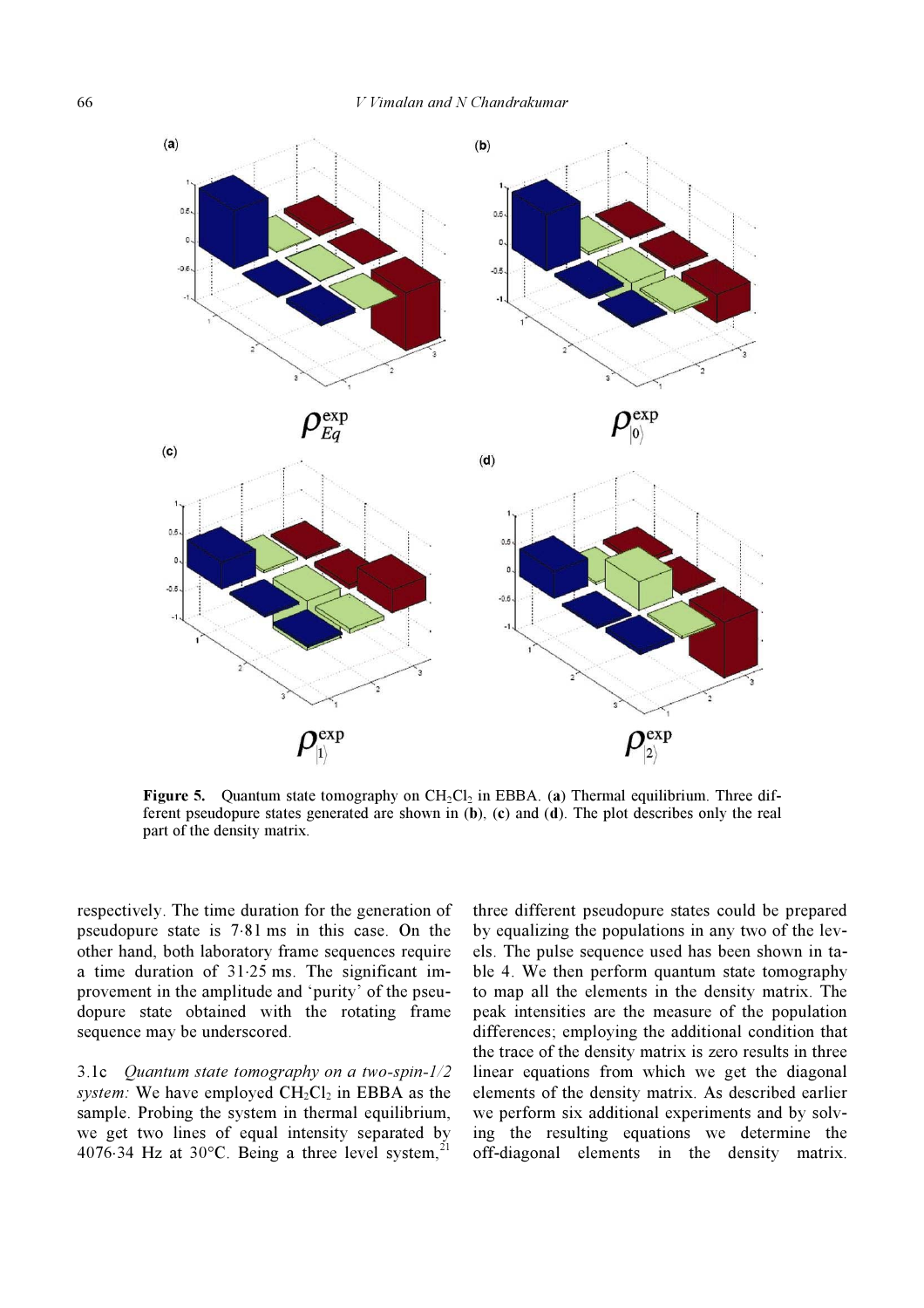

Figure 6. (a) 1D spectrum of 2.3-dibromopropionic acid. The labelling of the multiplet components of the observer spin  $(I_0)$  is indicated. (b) 1D Spectra with SWAP. (c) 1D spectra without SWAP. (Arbitrary 'shift' scale.) Transition selective excitation is achieved employing a Gaussian pulse of 500 ms duration. Other sequence parameters as in figure 2.

Thus we can identify the state of the system completely by performing seven experiments in all. The plot of the real part of the density matrix elements is shown in figure 5. The imaginary part is identically zero.

# 3.2 Implementation of SWAP and readout in 1D mode

The SWAP readout performed in 1D fashion has the advantage of significant reduction in the readout time. The experiment was performed on the sample 2,3-dibromopropionic acid (AMX, here denoted  $I_1I_2I_0$ ). The coupling constants are  $J_{01} = 11.05$  Hz,  $J_{02} =$ 4⋅53 Hz,  $J_{12}$  = 10⋅02 Hz. Spin X (which gives rise to the lowest field multiplet) is used as the observer spin  $I_0$  while the spins A and M are used as operational spins  $(I_1, I_2)$ .

 The spectra obtained for the sequence with and without SWAP are shown in figures 6b and c respectively, the normal  $1D<sup>-1</sup>H NMR$  spectrum being displayed in figure 6a for reference.

 Four experiments were performed, exciting one multiplet component of the observer spin in each. Excitation of line-a leads to line-d and vice versa, regardless of the SWAP operation. However when line-b or line-c is excited, the effect of SWAP is seen as expected: intensity migrates to the other component without SWAP, while with SWAP intensity returns to the transition excited.

 When performed in a conventional 2D mode the experiment time is typically two orders of magnitude higher. Note that in the spectra with SWAP (figure 6b) we lose some signal intensity, owing to relaxation losses during the extended isotropic mixing period.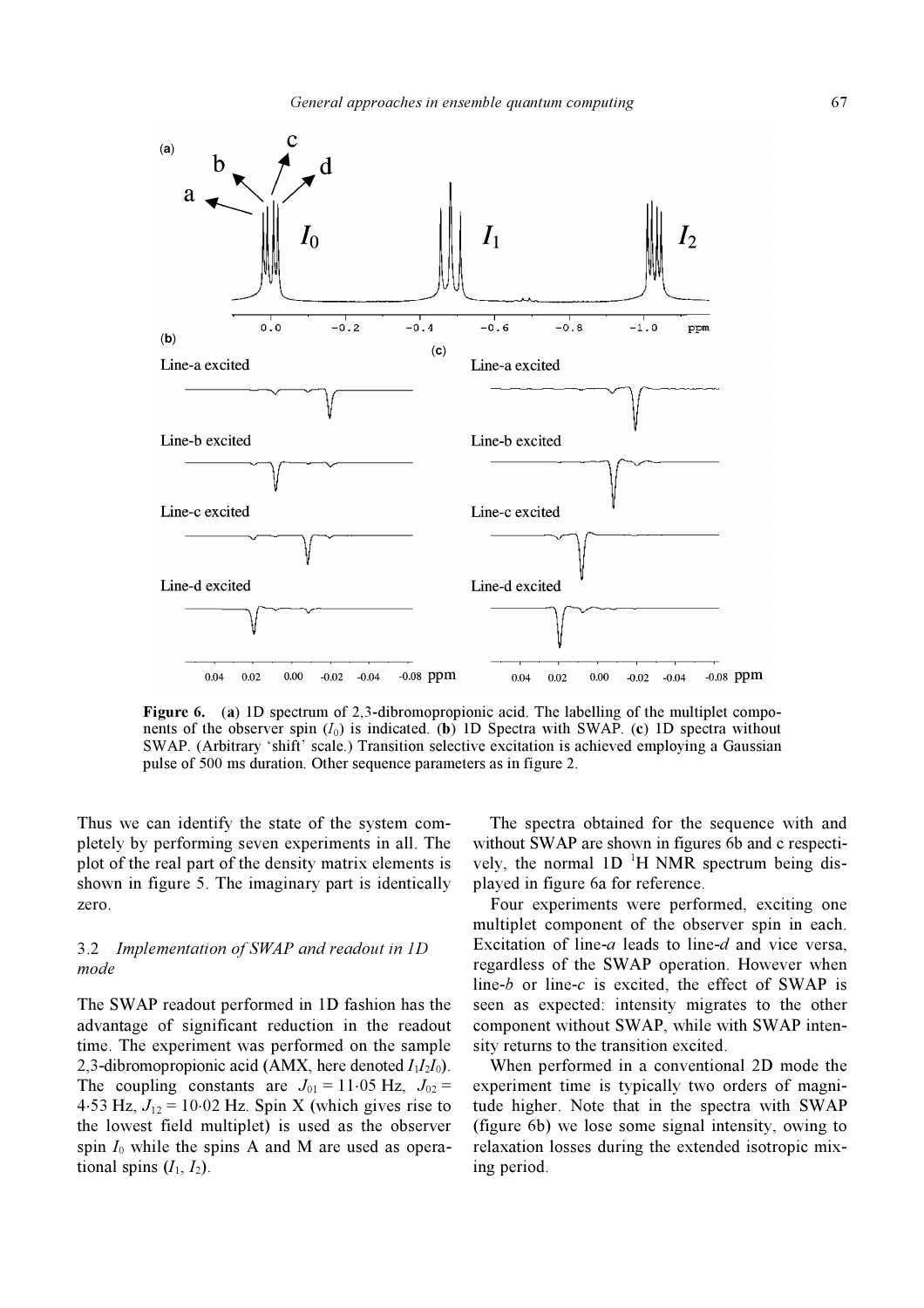

Figure 7. Spectra of 2,3-dibromopropionic acid. (a) Decoded spectra with SWAP. (b) Decoded spectra without SWAP. (Arbitrary 'shift' scale.) Here the transition selective excitation is achieved employing a modulated Gaussian pulse of 500 ms duration. The modulation scheme follows the rows in the Hadamard matrix. The decoding scheme follows the column in the Hadamard matrix. Other sequence parameters as in figure 2.

# 3.3 Implementation of SWAP and readout in multiplexed 1D mode

The 1D SWAP described in §2.3 can be performed in a 1D multiplexed mode. In this present case which involves four transitions in each multiplet, the experiment is performed in one-fourth of the time required by the single transition selective mode of the experiment, to attain a given sensitivity. The decoded spectra are shown for the experiments with and without SWAP operation in figures 7a and b respectively.

 Here we perform four experiments with the multiplet components of the observer spin  $(I_0)$  being phase encoded in accordance with the rows of the Hadamard matrix (table 5) of order four. The decoding scheme follows the columns of the Hadamard matrix, and is shown at the top of each spectrum. Note that the spectra exhibit the same patterns as in figures 6b and c, respectively.

 The measured sensitivities with and without the multiplexed mode in the 1D SWAP operation are comparable for the corresponding experiments. It may be noted however that the experimental time

for the multiplexed mode is reduced by a factor of four.

#### 4. Conclusion

We have reported some general approaches in ensemble quantum computing. Specifically, we have demonstrated the advantages to be gained by the application of rotating frame coherence transfer sequences for 'initialization' of the NMR spin ensembles, as well as for gating as exemplified by the SWAP operation. We have also demonstrated a 1D and multiplexed 1D approach to the readout process for the SWAP operation. The extension of our work to larger networks of coupled spins and to multilevel systems is in progress.

#### Acknowledgement

The authors acknowledge useful discussions with Ms N Ananth during the early stages of this work. We gratefully acknowledge Council of Scientific and Industrial Research (CSIR) for an extramural research grant to N C and grant of a Junior Research